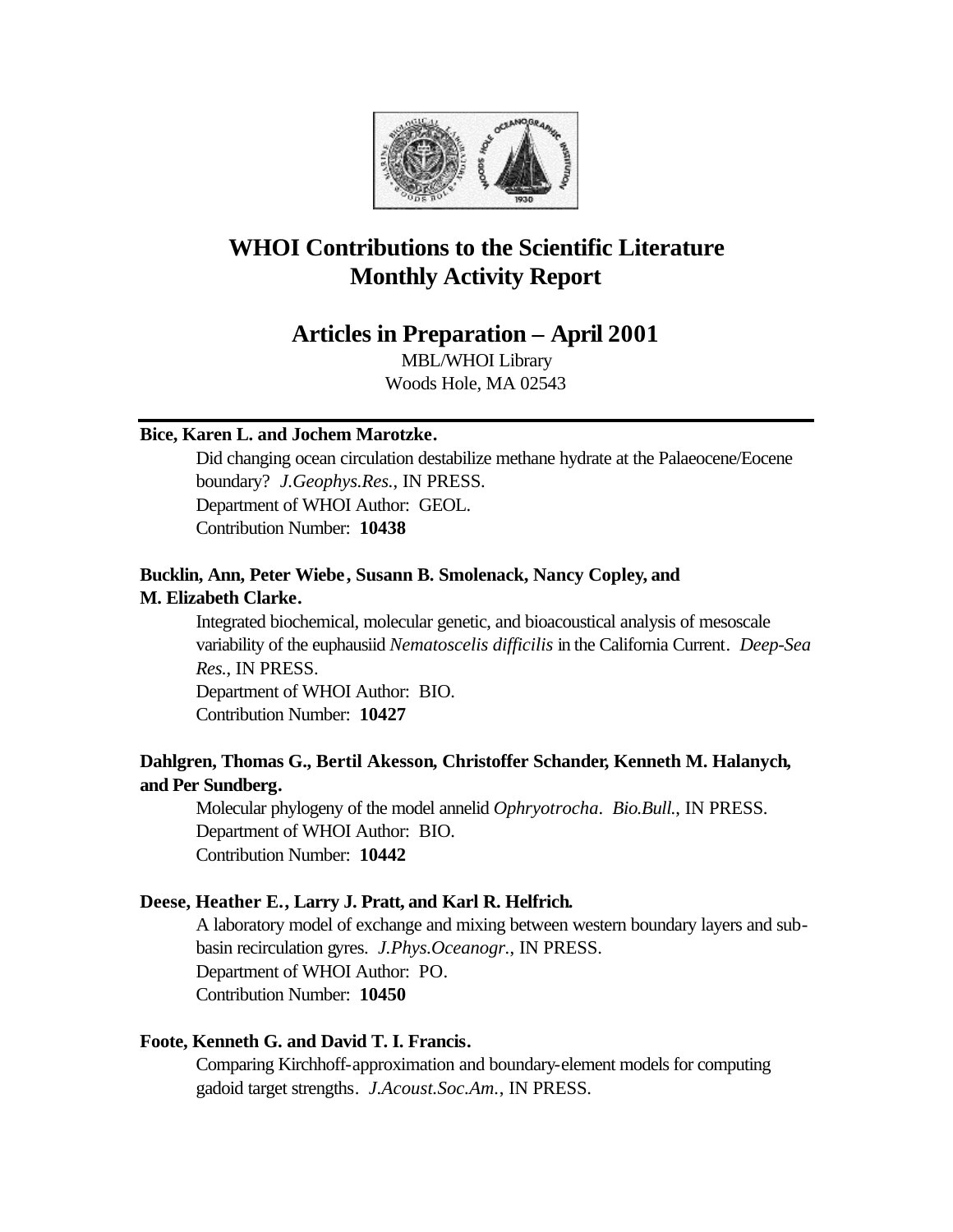Department of WHOI Author: AOPE. Contribution Number: **10437**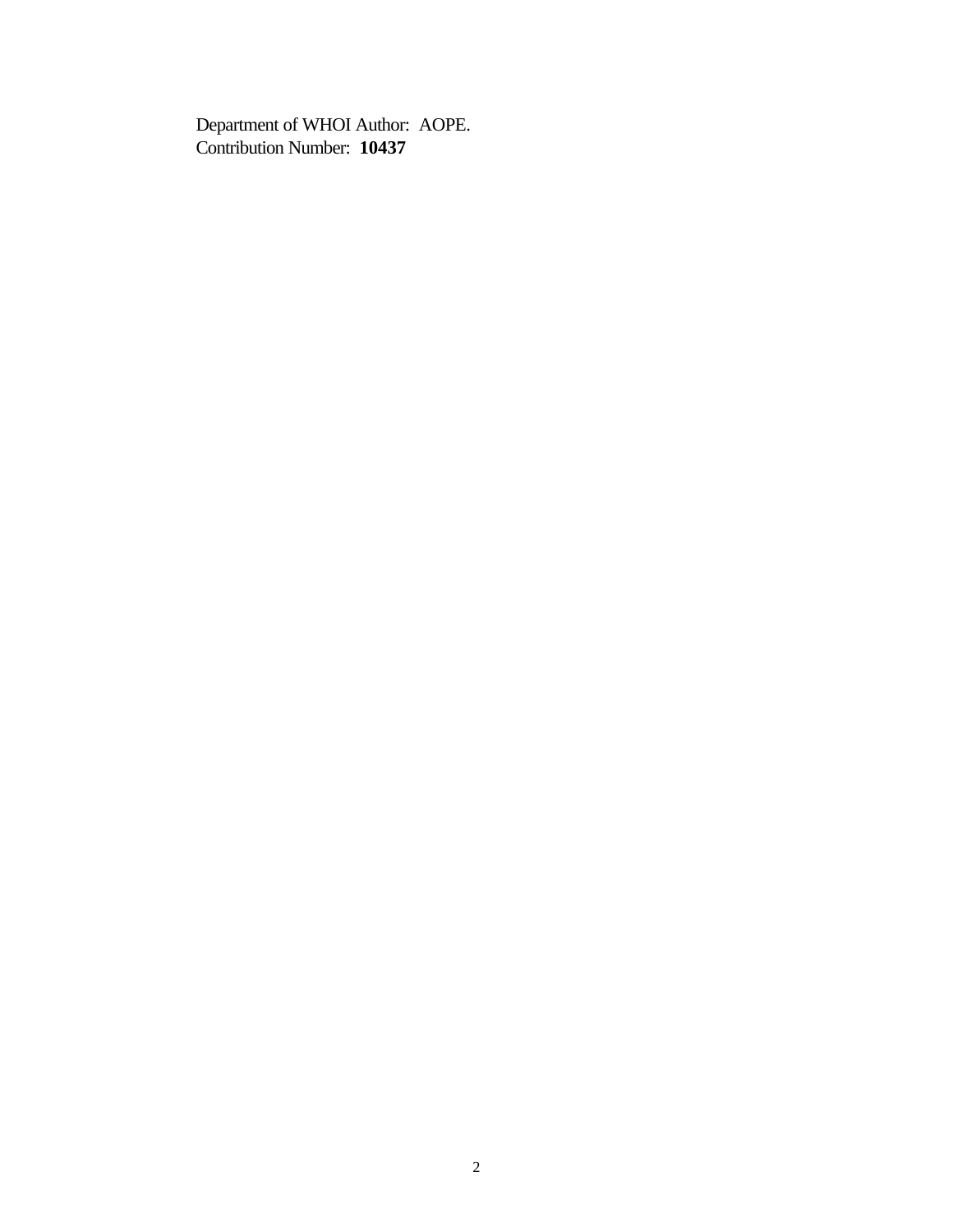#### **Frankignoul, Claude, Terrence M. Joyce, and Shenfu Dong.**

Gulf Stream variability and ocean-atmosphere interactions. *J.Phys.Oceanogr.*, IN PRESS. Department of WHOI Author: PO. Contribution Number: **10428**

## **Greaves, Robert J. and Ralph A. Stephen.**

The influence of large-scale seafloor slope and average bottom velocity on low-grazingangle monostatic acoustic reverberation. *J.Acoust.Soc.Am.*, IN PRESS. Department of WHOI Author: GEOL. Contribution Number: **10447**

### **Halanych, Kenneth M. and Yale Passamaneck.**

A brief review of metazoan phylogeny and future prospects in Hox-research. *Am.Zool.*, IN PRESS. Department of WHOI Author: BIO. Contribution Number: **10441**

#### **Halanych, Kenneth M., Robert A. Feldman, and Robert C. Vrijenhoek.**

Molecular evidence that *Sclerolinum brattstromi* is closely related to vestimentiferans, not frenulate pogonophorans (*Siboglinidae, Annelida*). *Bio.Bull.*, IN PRESS. Department of WHOI Author: BIO. Contribution Number: **10443**

#### **Huuskonen, Sirpa E., Juhani Tarhanen, Mark E. Hahn, Pirjo Lindstrom-Seppa.**

The utility of a fish hepatoma cell line (PLHC-1) for monitoring PCB-pollution in a freshwater lake in South Finland. *Environ.Pollut.*, IN PRESS. Department of WHOI Author: BIO. Contribution Number: **10424**

#### **Joyce, Terrence M.**

One hundred plus years of wintertime climate variability in the Eastern US. *J.Clim.*, IN PRESS.

Department of WHOI Author: PO. Contribution Number: **10451**

# **Matsumoto, Katsumi, Wallace S. Broecker, Elizabeth Clark, William Martin, Dan McCorkle, and Irka Hajdas.**

Can deep ocean carbonate preservation history as inferred from atmospheric  $pCO<sub>2</sub>$ record account for the new  $^{14}C$  and  $^{0}$ <sub>/0</sub>CaCO<sub>3</sub> data from Ontong-Java Plateau? *Earth Planet.Sci.Lett.*, IN PRESS.

Department of WHOI Author: GEOL. Contribution Number: **10434**